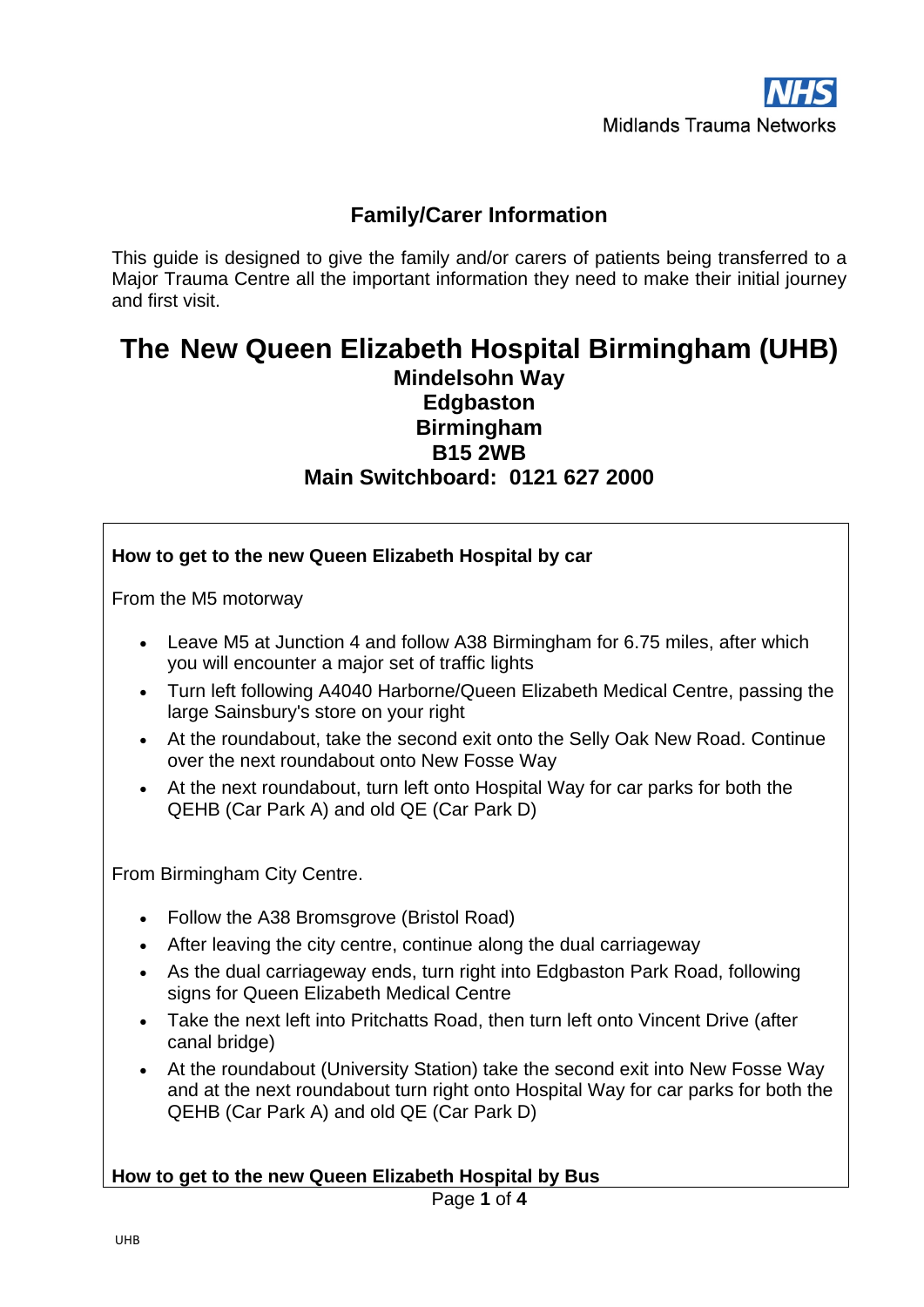- National Express Routes 76, 84, 448, 448A, 636 Full details at- [http://nxbus.co.uk/west-midlands/places-to-visit/local](http://nxbus.co.uk/west-midlands/places-to-visit/local-facilities/hospitals/queen-elizabeth-hospital-)[facilities/hospitals/queen-elizabeth-hospital-](http://nxbus.co.uk/west-midlands/places-to-visit/local-facilities/hospitals/queen-elizabeth-hospital-)
- The Green Bus 64 Full details at- [http://www.thegreenbus.co.uk/daytime\\_64.php](http://www.thegreenbus.co.uk/daytime_64.php)

# **How to get to the new Queen Elizabeth Hospital by Train**

The nearest station to the hospital is University station, which is less than 10 minutes' walk from the hospital. A minibus service is available, which carries patients, visitors and staff from University station to the new Queen Elizabeth Hospital building.

University station is on the Cross City line. There are trains approximately every 10 minutes from New Street station in Birmingham City Centre (final destination: Longbridge or Redditch).

## **Parking**

Parking for blue badge holders is available at the drop-off "loop" near the new Queen Elizabeth Hospital main entrance and in car parks A2 and D

Disabled parking is free in designated disabled areas only.

There are drop-off areas outside the QEHB Main Entrance and Emergency Department entrance.

Car parking charges as at March 2012 are:

| 2 hours<br>3 hours<br>4 hours<br>5 hours<br>6 hours<br>8 hours<br>More than 8 hours | 1 hour | £2.50  |
|-------------------------------------------------------------------------------------|--------|--------|
|                                                                                     |        | £3.60  |
|                                                                                     |        | £3.70  |
|                                                                                     |        | £4.30  |
|                                                                                     |        | £5.00  |
|                                                                                     |        | £5.60  |
|                                                                                     |        | £6.20  |
|                                                                                     |        | £12.50 |

Payment can be made by cash or debit/credit card.

#### **Access into the hospital at night-time**

The Emergency Department is open at all times and the Main Entrance is open from 06.00-22.00, (Outside these hours you can access the Main Entrance via an intercom outside).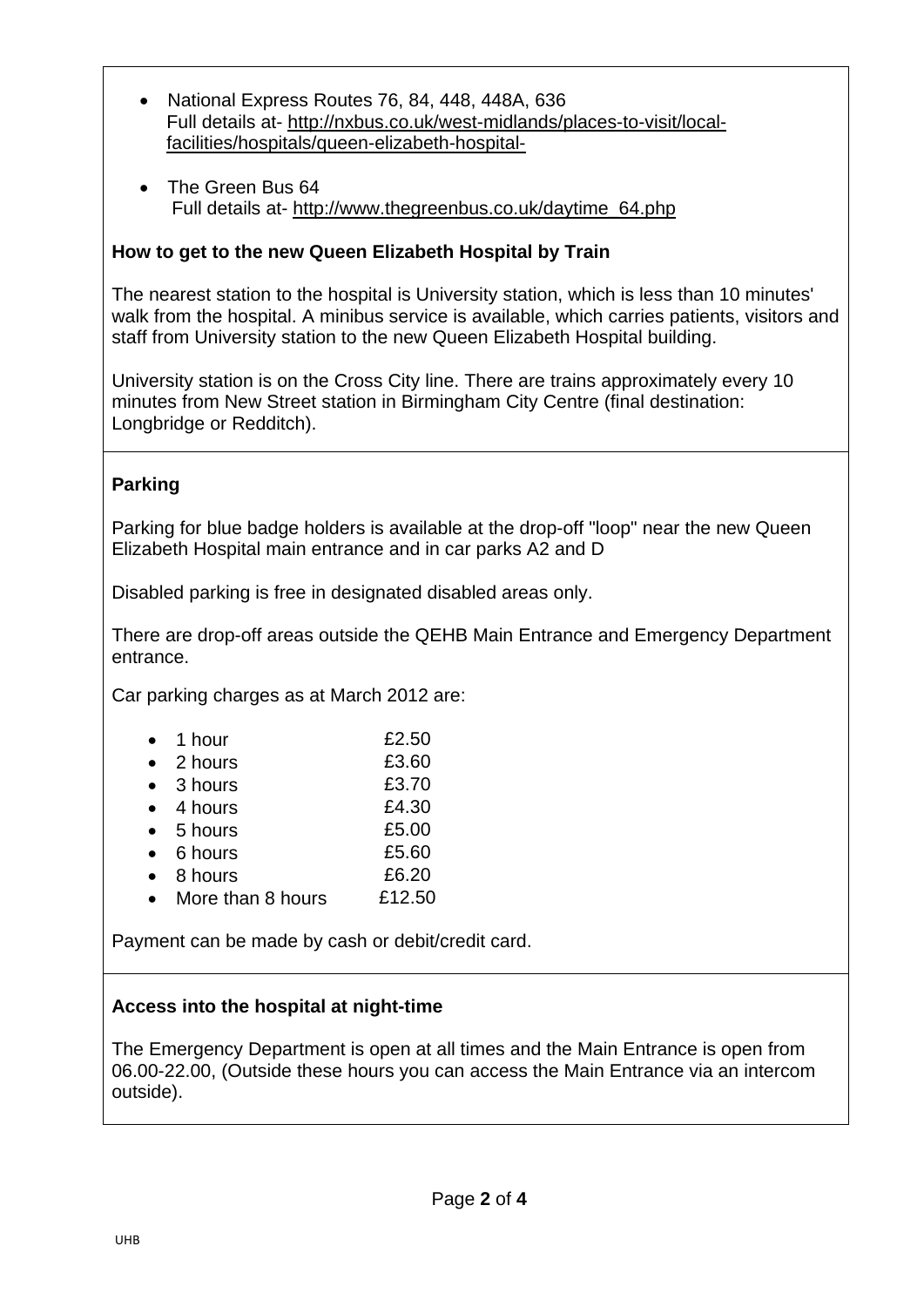# **Staff will be available to direct family/carers to the right department**

Wayfinding kiosks are located in the main entrance and by the visitor lifts on level 0 to help you find your way around the new hospital. Should you need further assistance, one of our team of welcomers will be able to help you.

Outside of normal hours there will be staff available in the Main Entrance and the Emergency Department to provide initial assistance.

### **Relatives Accommodation**

The Relatives' Wing is a 16-bed unit in Nuffield House, directly opposite the Queen Elizabeth Hospital.

The unit is set up to offer relatives of inpatients close accommodation whilst their family members are receiving treatment.

- We are unable to accommodate children under the age of 16
- Animals are not permitted in the Relatives' Wing

Most of the bedrooms have twin beds, with the provision of fresh linen. There are bathroom, shower, toilet, kitchenette and lounge facilities within the wing.

The cost of this accommodation is £20.50 per night for single stay and £30.50 per night for twin stay. Prices are reviewed every April.

If you are interested in staying in the Relatives' Wing, please let a member of staff know or contact the Accommodation Manager on 0121 627 2595.

#### **Refreshments**

Restaurant (Level 2) is open to staff and visitors 7 days per week from 08:00 – 19:00 offering all snacks, beverages, hot meals and cooked breakfasts. Exit the lifts on Level 2 and turn left following the signs.

Vending machines serving hot and cold beverages, snacks and sandwiches are at various locations throughout QEHB and accessible all day.

#### **Wheelchair access**

All areas are wheelchair accessible.